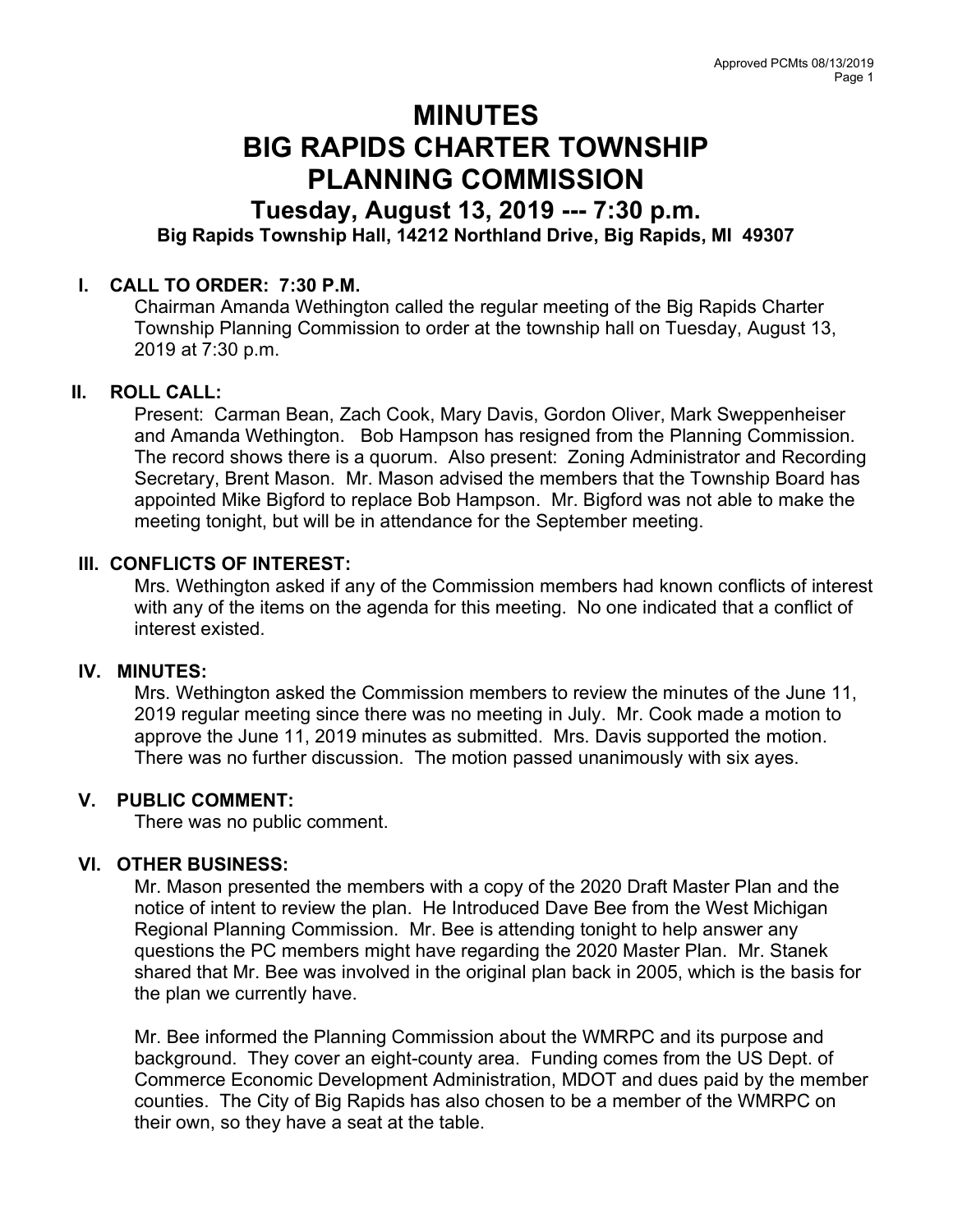WMRPC Focus Areas:

- 1. Getting grants for economic development projects.
	- Unfortunately, Big Rapids Township's Industrial Park is the only project that wasn't a success.

2. Work with the State Dept. of Transportation (MDOT) Rural Task Force to help distribute monies in rural areas for transportation projects.

3. Assist in evaluating the condition of all the federally funded roads in the region.

4. Assist with Master Plans for communities that would not do it otherwise on an as needed basis.

He knows how to do a Master Plan, notify required parties, have a public hearing at the end of the project, run public participation meetings and develop community surveys. It usually takes a little longer when you work with the WMRPC because they are a small organization with many other priorities. Currently, their mapping capabilities are lacking. All the other aspects of a Master Plan Project can be accomplished with their assistance.

Things to consider:

- 1. How comfortable is the Township with the current plan?
	- a. Do you just need to just update it, or does it need a complete rewrite? The Master Plan is supposed to look out beyond the five-year period.
- 2. Is the WMRPC and Mr. Bee the right entity to help with the project?

Mr. Bean stated that the current plan is solid and that we just need to look in depth at the vision and future land use areas, especially expanding the Highway Interchange district.

Mr. Sweppenheiser asked what year the latest demographic data for the area is available. Mr. Bee wasn't sure, but the American Community Survey (ACS) has many statistics that are more current than the latest Census, which was in 2010. The ACS numbers may not always be real numbers, but more like estimates based on the latest trends for an area. Mr. Mason mentioned that some of the ACS information currently available is dated 2017 and the projections for the area are showing growth of approximately 1,000 people since 2010. Discussion continued regarding how real time changes in the community can be taken into account even though they weren't foreseen at the time the plan may have been developed.

Mr. Bean asked about the future uses for the industrial park and whether there could be other uses considered, since grant funding was obtained for the development. Mr. Bee said he would informally inquire about options for the use from the MEDA. Mr. Stanek mentioned that he would like to see a solar farm use the industrial park.

Mr. Sweppenheiser asked about conflicting uses between residential and commercial development. Mr. Bee answered that he tended to favor listening to the direction the current residents want, since they are the ones that live here. He doesn't want to say